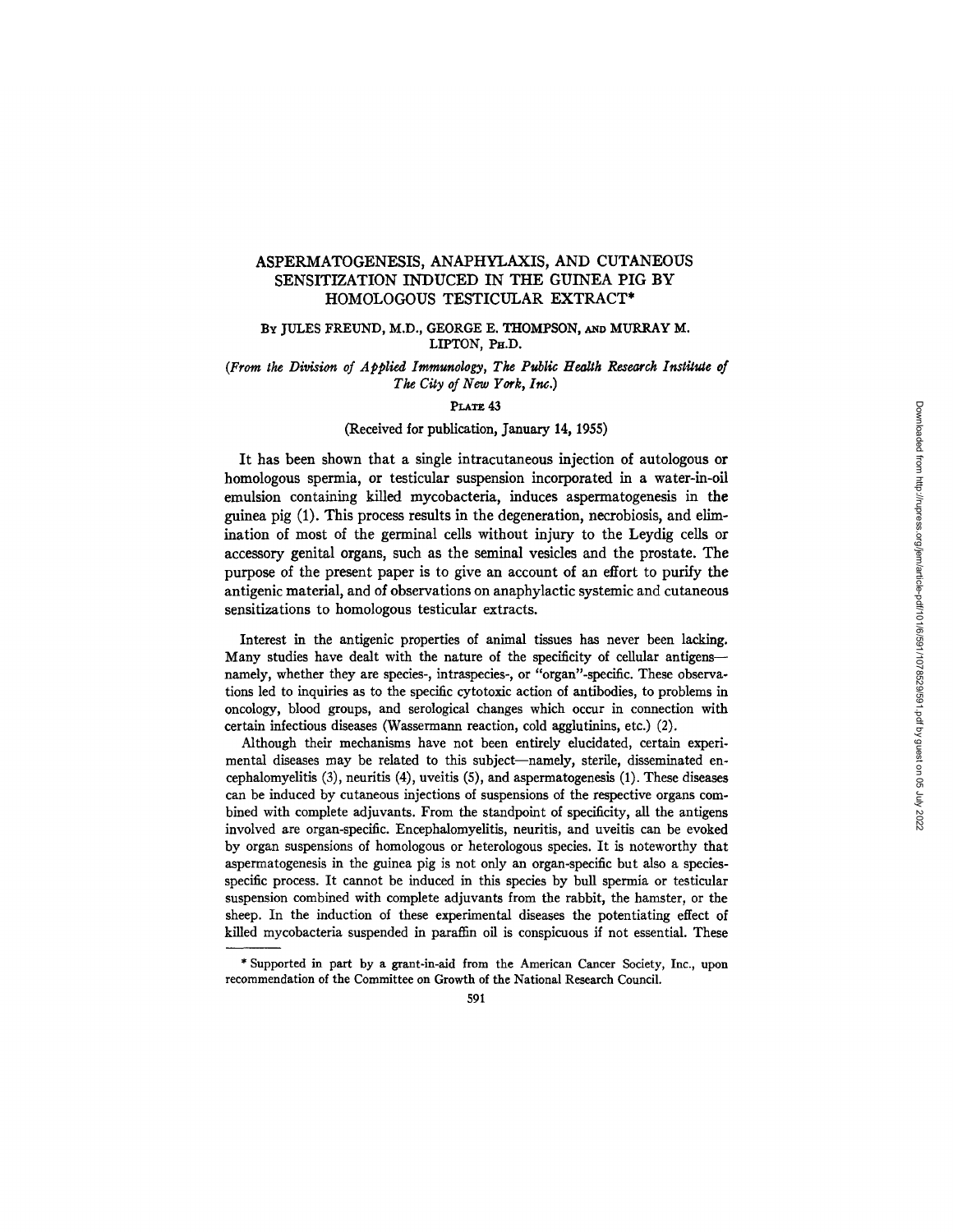maladies have not been produced by "passive transfer"; *i.e.,* by injecting serum or white cells from sensitized animals. The diseases under discussion nevertheless are probably allergic in nature.

There are other diseases and experimental conditions that are mediated by an immune process involving organ-specific and species-specific antigens. Examples are: erythroblastosis fetalis, "Masugi nephritis," and reverse passive anaphylaxis in the guinea pig following the intravenous injection of rabbit serum bearing Forssman antibodies. In this group of pathological conditions, active sensitization does not occur. The antigen is introduced into an animal whose tissues do not possess the antigen, and the resulting serum antibody is transferred into the target animal.

## *Materials and Methods*

Suspensions of testicles from guinea pigs, rabbits, and sheep were prepared in similar fashion. The testicles, freed from the tunics albuginea, were minced and suspended with the aid of Ten Broeck grinders in an equal amount *(V/W)* of distilled water containing 0.25 per cent phenol. Bull spermia were washed repeatedly in 0.85 per cent salt solution.<sup>1</sup>

As a rule the antigen or control material was administered in combination with complete adjuvants-namely, emulsified in paraffin oil containing killed tubercle bacilli or *Myco*bacterium butyricum. Arlacel A (an emulsifying agent) and paraffin oil were mixed in the proportion of 1.5 to 8.5. A weighed amount of killed and dried mycobacteria (usually *butyricum)*  was suspended in the mixture (4 mg. per ml.). The antigen in aqueous suspension was emulsifted in the oily phase, yielding a water-in-oil emulsion (for details of technique *of.* reference 1).

The guinea pigs used weighed from 350 to 500 gm. The preparations to be tested were injected into the skin (0.6 or 0.7 mi. per animal) in six or seven sites (0.1 ml. per site) on both sides and about 2 cm. from the spine, in the scapular region. The first simultaneous injections were not repeated. The pigs were weighed weekly and observed often for signs of possible intercurrent diseases. The animals were killed at varying intervals of time after injection by exsanguination under anesthesia. All animals killed or found dead were autopsied. The testes were weighed and placed in Bouin's fixative; other organs, including seminal vesicles, prostate, lungs, spleen, liver, and kidneys, were saved in formalin for histological examination.

#### EXPERIMENTAL

### *1. The Antigenic Material*

In an attempt to obtain purified material the logical approach would seem to be to use as a source material a single type of cell, namely, isolated spermia. Mammalian spermia however are notorious for their resistance to solvents and mechanical disintegration. (Sonic vibration breaks up spermia but is known to alter certain antigens.)

It was recalled that following the injection of washed spermia plus complete adjuvants, not only the mature spermia but germinal ceils of all evolutive stages, *i.e.* immature spermia, spermatids, spermatocytes, and spermatogonia,

<sup>&</sup>lt;sup>1</sup> A large number of guinea pig testicles were obtained through the courtesy of Carworth Farms, New City, New York, and Sharp & Dohme, Inc., West Point, Pennsylvania. We are indebted to the Ortho Research Foundation, Rahway, New Jersey, for supplying bull spermia.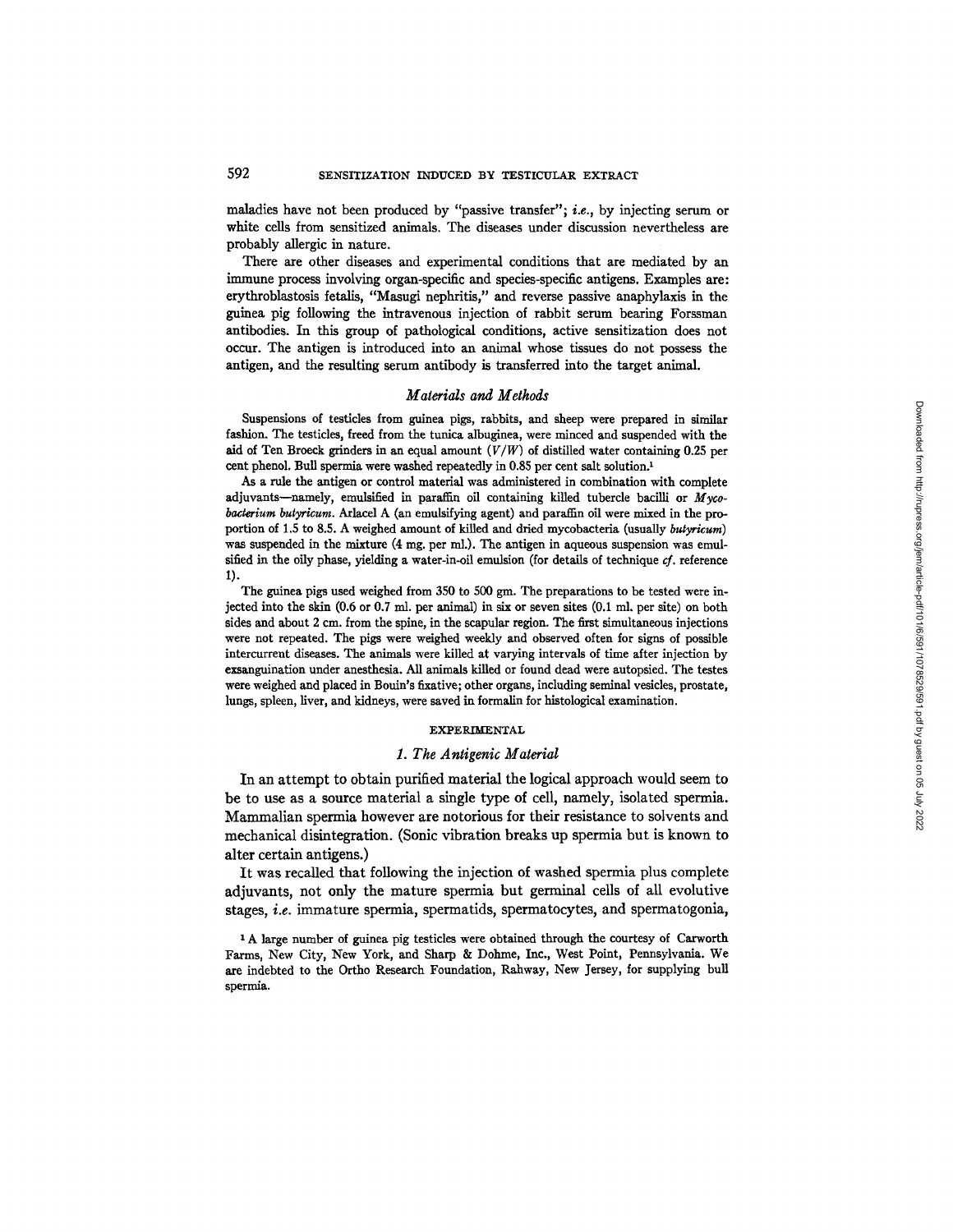undergo degeneration and necrobosis. This observation suggested that antigenic material may be shared by all these germinal cells; thus the whole testis may be a satisfactory source for obtaining antigenic material. In addition, we found (1) that a suspension of testis from sexually immature guinea pigs containing germinal cells but lacking spermia induces aspermatogenesis in adult guinea pigs. For these reasons, whole testes of mature guinea pigs were used as a source of antigen.

*I. Ammonium Sulfate-Precipitable Material (ASPM)<sup>2</sup>.--A large number of decapsulated* testicles of exsanguinated guinea pigs were mixed with an equal  $(V/W)$  amount of 0.1  $\mu$ acetic acid, homogenized in Waring blendor, and kept overnight at 5°C. The centrifuged sediment was washed with 0.1 N acetic acid, and the wash fluid combined with the supernate. Solid ammonium sulfate was added to the pool, kept at ice bath temperature, to reach 30 per cent saturation. 3 or more hours later the mixture was centrifuged and the sediment washed with 30 per cent saturated ammonium sulfate solution. To the combined wash fluid and supernate in the ice bath, further solid ammonium sulfate was added to reach 70 per cent saturation. The mixture was centrifuged after storage overnight at 5°C. The sediment was dissolved in distilled water and dialyzed, either against distilled water at 5°C. or against running tap water at 15 to 20°C. The contents of the bag were freed from a small amount of undissolved material by centrifugation and then lyophilized. The procedure thus far followed the technique often used to obtain crude hyaluronidase from testis (6).

*H. Trichloracetic Acid-Soluble Material (TAASM)S.--Since the* ASPM was highly effective in producing aspermatogenesis (even after its activity as hyaiuronidase was destroyed by heating) it was further purified by the addition of trichioracetic acid. To 100 mg. of ASPM in 20 ml. distilled water in an ice bath 16 ml. of 20 per cent trichloracetic acid was added. The resulting precipitate (after washing) and the supernate (after dialysis) were tested for aspermatogenic activity. Contrary to expectation, the main activity was found in the supernate.

*II1. Chloroform-Purified Material (CPM)4.--The* trichloracetic acid-soluble material was adjusted to pH 4.5 by the addition of hydrochloric acid, and further purified by repeated mechanical shaking with a mixture of chloroform and butyl alcohol. It was then filtered through moist filter paper. Another portion of the filtrate was brought to pH 11 by the addition of sodium hydroxide and similarly treated (7). Both filtrates were found to be aspermatogenic.

The results of testing the antigenic potency of the suspension of whole testis and its fractions are assembled in Table I. *Whole testis suspension* in amounts of  $11.25$  or  $5.62$  mg. (dry weight of testis<sup>5</sup>) caused maximal or considerable testicular injury in all guinea pigs. Various degrees of injury were seen in all animals receiving  $2.81$  or  $1.40$  or  $0.70$  mg. With  $0.35$  mg. in two of eight guinea pigs the testes were normal and in six pigs there was impairment of spermatogenesis. The smallest dose, 0.175 mg., was without effect in five animals in-

- \* TAASM, trichloracetic acid-soluble material.
- 4 CPM, chloroform-purified material.

<sup>5</sup> The testicles, freed from the tunica albuginea, were stored at  $-15^{\circ}$ C. Some fluid oozes out before freezing. The solid content of the stored testicles was 15 per cent.

<sup>2</sup> ASPM, ammonium sulfate-precipitable material.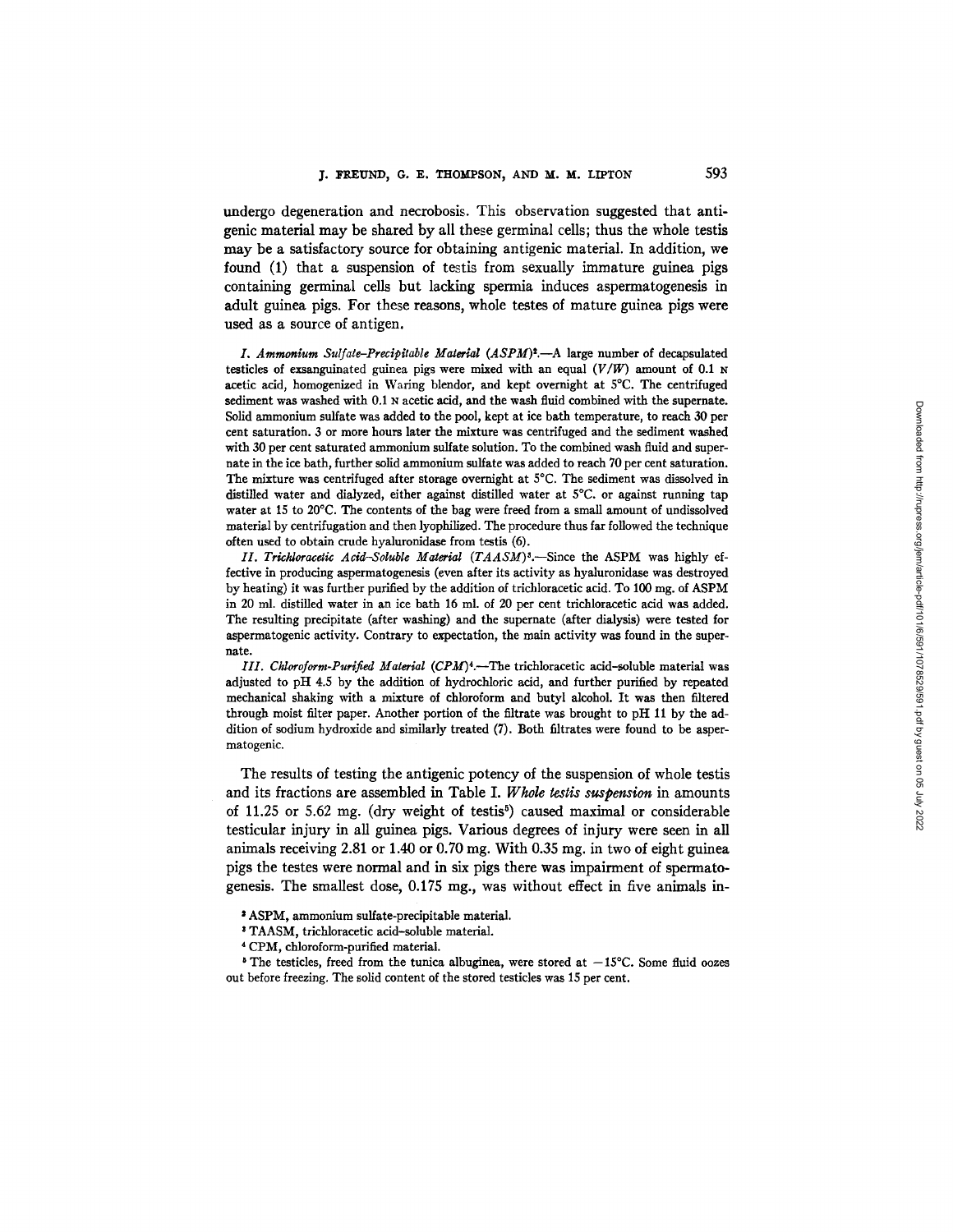| Sensitizing<br>Material                                                                        |                                                                          |      | Days after injection |        |  |                         |      |    |     |                              |          |                                      |                                                            |                                                                                     |                                              |                        |            |         |                 |
|------------------------------------------------------------------------------------------------|--------------------------------------------------------------------------|------|----------------------|--------|--|-------------------------|------|----|-----|------------------------------|----------|--------------------------------------|------------------------------------------------------------|-------------------------------------------------------------------------------------|----------------------------------------------|------------------------|------------|---------|-----------------|
|                                                                                                | Amount<br>of Ma-<br>terial                                               | 7    | 9                    | 10     |  | 11 13                   | 14   | 16 | 17  | 18                           | 19       | $21 - 24$                            | $25 - 30$                                                  | $31 - 40$                                                                           | $41 - 50$                                    | $\frac{51}{75}$        | $75 - 100$ |         | 101-130 181-235 |
| Whole<br>testes<br>$\pmb{\epsilon}$                                                            | ms.<br>11.25<br>5.62                                                     |      |                      |        |  |                         |      |    |     |                              |          |                                      | 3, 1, 4.<br>4.4<br>$3/\pm$ , 4, 4, 4,<br>4‡                | 4                                                                                   |                                              |                        |            |         |                 |
| $\pmb{\epsilon}$                                                                               | 2.81                                                                     |      |                      |        |  |                         |      |    |     |                              |          | 2                                    | $\pm/2$                                                    | 4                                                                                   | $\pm$ , 3                                    |                        |            |         |                 |
| $\epsilon\epsilon$                                                                             | 1.40                                                                     |      |                      |        |  |                         |      |    |     |                              |          |                                      | 2, 4‡                                                      | 1, 2, 4                                                                             |                                              |                        |            |         |                 |
| $\epsilon$                                                                                     | 0.70                                                                     |      |                      |        |  |                         |      |    |     |                              |          |                                      | 2, 3, 4                                                    | 2, 2, 3                                                                             |                                              |                        |            |         |                 |
| 44                                                                                             | 0.35                                                                     |      |                      |        |  |                         |      |    |     |                              |          | ᆂ                                    | 1, 2                                                       | $\vert 0, 0, 2\vert \pm, \pm,$                                                      | 2, 3                                         |                        |            |         |                 |
| $\omega_{\rm i}$                                                                               | 0.175                                                                    |      |                      |        |  |                         |      |    |     |                              |          | l0‡                                  | 0                                                          | 0, 0, 0                                                                             |                                              |                        |            |         |                 |
| <b>ASPM</b><br>u<br>$\epsilon$<br>44<br>u<br>$\bullet$<br>$\pmb{\epsilon}$<br>$\bullet\bullet$ | 27<br>20<br>15<br>$\overline{\mathbf{2}}$<br>$\mathbf{1}$<br>0.2<br>0.04 | o, o |                      | 1, 4 0 |  | $\overline{\mathbf{2}}$ | 4, 4 |    | 14  | 4<br>$\overline{\mathbf{2}}$ |          | 4<br>$\pm$ , 4<br>3,<br>4<br>4,<br>Æ | 4<br>4<br> 4, 3<br>4<br>$4/3 \pm$<br>ᆂ                     | 4<br>4, 4, 4 4, 4<br>$\ddot{\textbf{4}}$<br>4,<br>3, 4<br>$\vert 0, \pm \vert$<br>ᆂ | 4<br>12<br>13<br>$\pm/4$<br>$0, \pm/4,$<br>4 | I4<br>3,<br>4<br> 4, 4 | 2, 4       | 14.     | I4              |
| <b>ASPM!</b><br>44<br>$\epsilon_{\rm d}$<br>44                                                 | 27<br>20<br>15<br>12.5                                                   |      |                      |        |  |                         |      |    |     |                              |          | 0, 0                                 | 10<br>I٥<br>0, 0                                           | 0<br> 0, 0,<br>0, 0<br> o, o<br><b>0, 0</b>                                         |                                              |                        |            | 0, 0, 0 |                 |
| 4<br><b>TAASMT</b><br>¢¢<br>44<br>$CPM**$<br>u                                                 | 6<br>20<br>10<br>$\mathbf 2$<br>1.0                                      |      | 4                    |        |  |                         |      |    |     |                              | 4        | 4<br>4<br>4                          | 0, 0<br>12<br>4                                            | 0‡<br>4                                                                             | 4<br>2                                       |                        | ĺ4         | 4<br>4  | 1, 2, 2         |
| $\pmb{\epsilon}$                                                                               | 0.2<br>0.04                                                              |      |                      |        |  |                         |      |    | 0,4 |                              | 4<br>114 | 4                                    | 4, 4<br>4,<br>4, 4,<br>4                                   |                                                                                     |                                              |                        |            |         |                 |
| t                                                                                              | 0.008                                                                    |      |                      |        |  |                         |      |    |     |                              |          | 3.11                                 | $\begin{bmatrix} 0, & 0, & 0, \end{bmatrix}$<br>3, 4<br>2, |                                                                                     |                                              |                        |            |         |                 |
| $\pmb{\epsilon}$                                                                               | 0.0016                                                                   |      |                      |        |  |                         |      |    |     |                              |          | 2                                    | 0,<br>士,<br>土,土,<br>2, 3                                   |                                                                                     |                                              |                        |            |         |                 |

TABLE I *The Degree of Impairment of Spermatogenesis after tke Cutaneous Injection of a Suspension of Whole Testes or Its Fractions* 

The guinea pigs were given multiple, simultaneous, cutaneous injections of 0.1 ml. of an emulsion comprised of  $0.0<sup>5</sup>$ ml. of antigen, 0.05 ml. of a mixture of arlacel A (emulsifying agent) and bayol F (paraffin oil), and 0.2 mg. (dry weight) of killed mycobacteria.

Each figure refers to the degree of testlcular injury in one guinea pig. Fractions indicate different degrees of injury in the two testes of one pig.

Damage was graded as follows:--0, no damage;  $\pm$ , slight inhibition of spermatogenesis;  $1+$ , very few mature spermia present, immature spermia in the lumen, swelling and vacuolization of a few of the spermatogenic cells (some of these being exfoliated); 2+, may or may not show a few mature spermia: swelling, vacuolization, and exfoliation of fairly large number of spermatogenic cells; 3+, no mature spermia present: swelling, vacuolization, and exfoliation of a large number of spermatogenic cells; 4+, damage ranging from partial to complete devastation of the tubules, with only Sertoli cells and the basement membrane remaining.

\* Dry weight.

Found dead.

§ ASPM, ammonium sulfate-precipitated material.

 $\parallel$  ASPM+, mycobacteria omitted.

¶ TAASM, trichloracetic acid soluble material; equivalent to X milligrams ASPM. \*\* CPM. chloroform-purified material.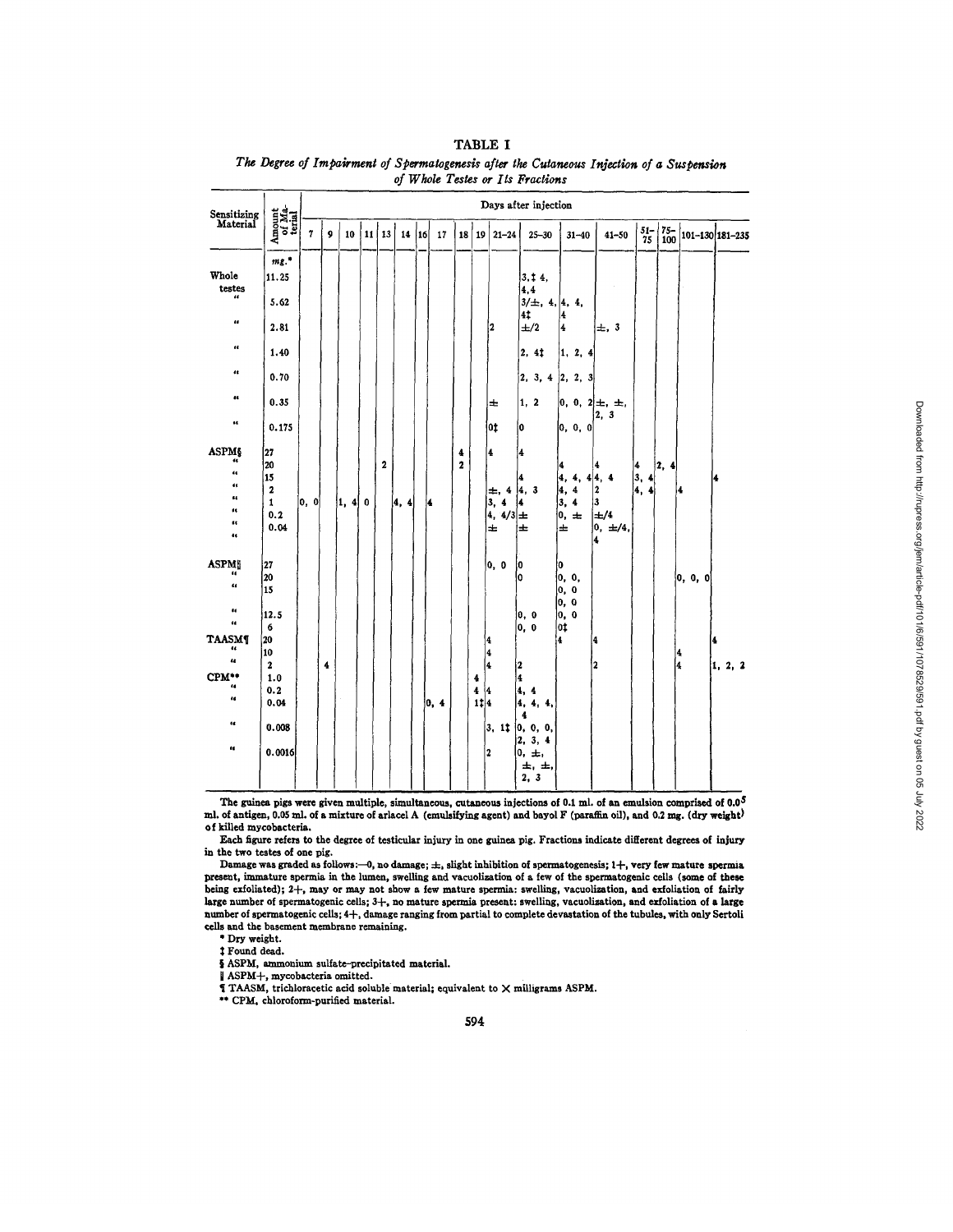jected. The *ammonium sulfate precipitated material* was more potent. 1 mg. caused maximal or almost maximal damage in ten pigs killed 14 days after injection, and damage in two of four animals sacrificed between 7 and 11 days after injection. Various degrees of impairment in five of six guinea pigs were evoked by  $0.2$  mg. Even the smallest dose tested,  $0.04$  mg., had some biological activity. The fraction obtained from ASPM *soluble in trichloracetic acid* was not available in sufficient amount to be weighed in lyophilized state. Amounts derived from 2 mg. or more of ASPM caused injury in all animals tested. Smaller amounts were not injected. The *chloroform-purified fraction* was the most active:  $0.04$  mg. induced  $4+$  injury in all of five pigs examined from 24 to 27 days after injection, and  $(1+$  and  $4+)$  damage in two of three pigs in 16 to 18 days after injection. The two smallest amounts tested,  $8 \mu$ g. and 1.6  $\mu$ g., produced various degrees of damage in some of the animals injected.

A comparison of the potency of whole testis and that of the chloroformpurified preparation shows that a considerable purification was achieved. The results may be summarized as follows:-

|                                  | Aspermato-<br>genesis | Impairment of<br>spermatogenesis | No<br>effect |
|----------------------------------|-----------------------|----------------------------------|--------------|
|                                  | mg.                   |                                  | mg.          |
| Whole test is suspension $\dots$ | 5.62                  | 2.81 to 0.75 mg.                 | $0.35$ mg.   |
|                                  |                       | $< 0.04$ "                       |              |
| $CPM$                            | 0.04                  | $<1.6 \mu$ g.                    |              |

While the observations do not afford an exact determination of the purification accomplished, it appears that, per milligram dry weight, the chloroformpurified fraction is at least one hundred times more potent than the original material, namely, the suspension of whole testis.

From the standpoint of the evaluation of the significance of the relatively slight injury observed in a proportion of the animals, it is noteworthy that in control guinea pigs  $\pm$  degree of injury was infrequent, and 1+ damage was exceptional. For example, in nineteen pigs receiving ASPM emulsified in paraffin oil without mycobacteria, the testes were normal. Three animals were given  $27 \text{ mg.};$  five,  $20 \text{ mg.};$  four,  $15 \text{ mg.};$  four,  $12.5 \text{ mg.};$  and three,  $6 \text{ mg. }$  ASPM. They were examined from 20 to 40 days after injection. Other groups of guinea pigs given suspensions of homologous kidney or liver or pancreas in water-inoil emulsion containing killed mycobacteria were found free of impairment of spermatogenesis.

Since heating of suspensions of spermia, tesficular suspension, or ASPM, at 99°C. for 30 minutes did not destroy their aspermatogenic activities, and since the trichloracetic acid-soluble material on acid hydrolysis yielded about 10 per cent reducing material, expressed as glucose, it appeared that activity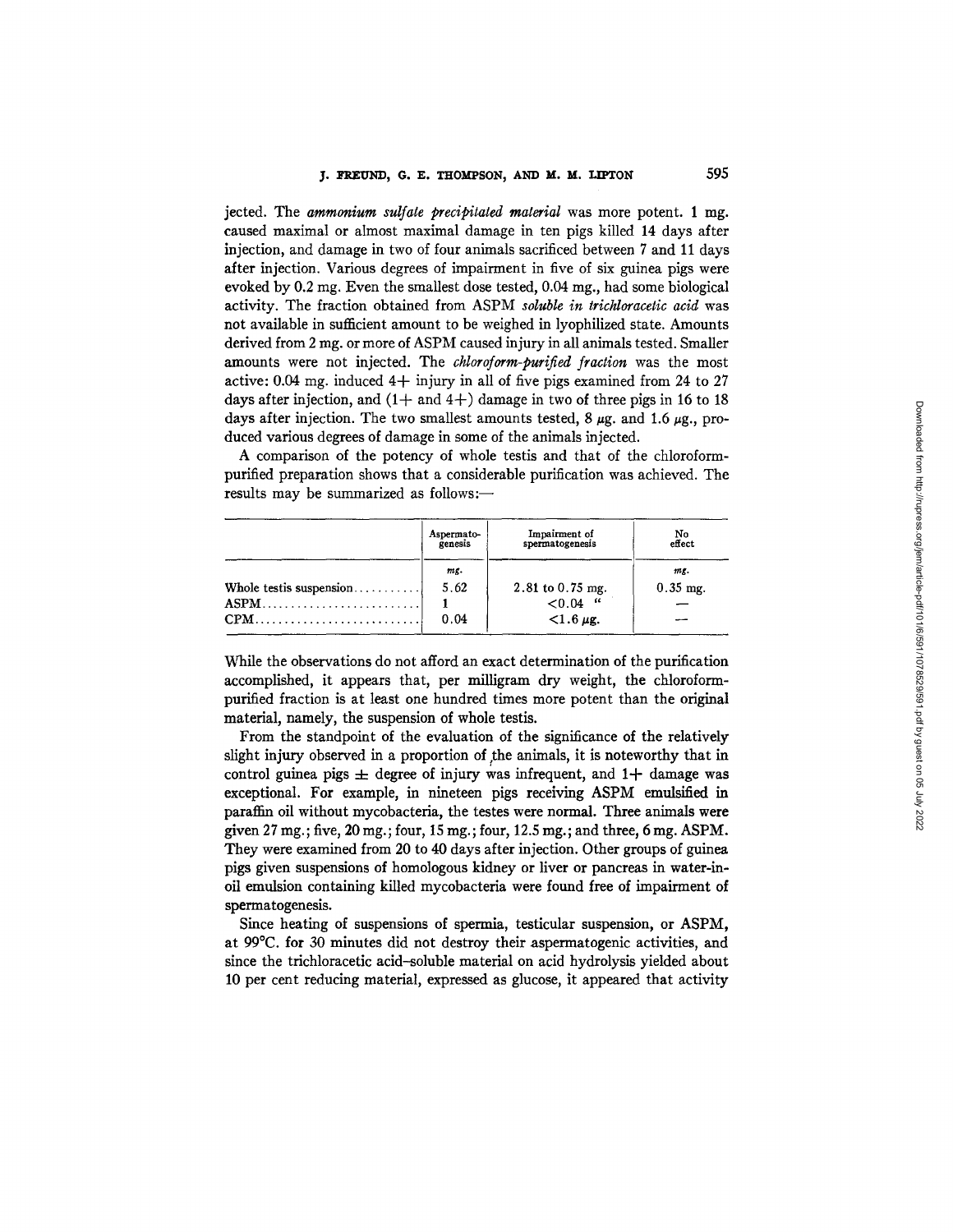may be associated with a polysaccharide; hence the effects of formamide and proteolytic enzymes on the antigenic material were tested.

Formamide is known to denature proteins and dissolve polysaccharides. Following the technique of Fuller (8) for isolating specific carbohydrates from streptococci, a suspension of testis (prepared with the aid of a mechanical homogenizer) was dried and then heated in an oil bath at 140°C. for 30 minutes in the presence of formamide. The material in solution was dialyzed and found to be aspermatogenic. Likewise, lyophilized chloroform-purified material (CPM) remained aspermatogenic following treatment with formarnide.



TEXT-FIG. 1. Absorption spectra. (1) trichloracetic acid-soluble material (1 mg./1 ml.); (2) chloroform-purified material (I mg./l ml,),

The resistance of the biological activities of ASPM and CPM to proteolytic enzymes was tested, using pepsin or a combination of trypsin and chymotrypsin under appropriate conditions (9). The preparations did not lose their activities.

Since the aspermatogenic material does not seem to be a protein, it may be expected that it would resist autoclaving. A suspension of testes was autoclaved at 15 pounds' pressure for 20 minutes and administered with complete adjuvants to three groups of guinea pigs. They received 22.5, 11.25, and 5.62 mg. (dry weight) respectively of autoclaved testicular suspension. Maximal injury was found in the testes of all guinea pigs from 21 to 29 days after injection.

The following additional information on CPM is available: it was non-dialyzable; on acid hydrolysis reducing material was found, accounting for 10 per cent of the dry weight, expressed as glucose; it contained from 3.5 to 4 per cent nitrogen; positive ninhydrin and biuret tests were obtained; its ultraviolet ray absorption curve indicated the presence of aromatic amino acid (see Textfig. 1).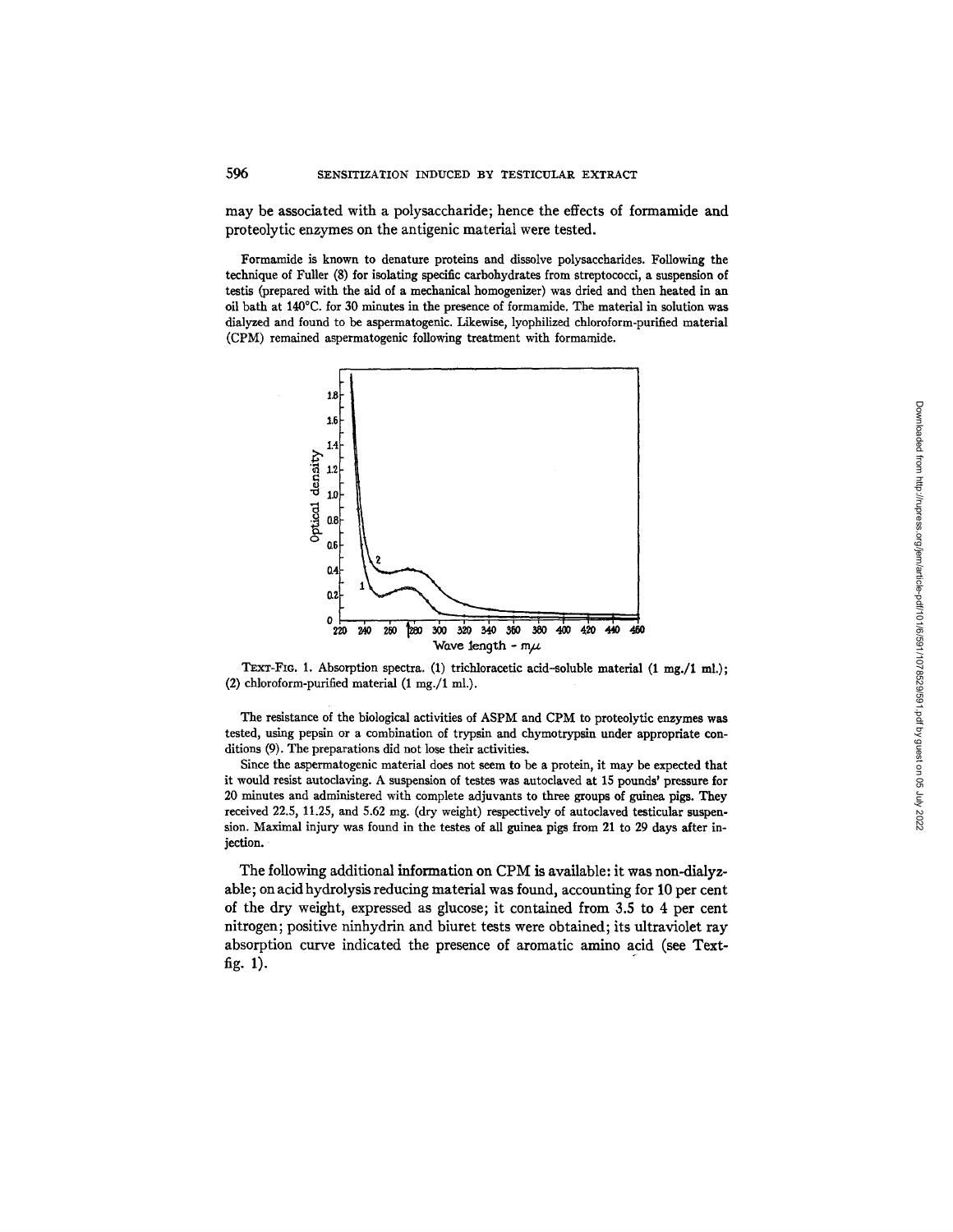### *2. Histological Changes in the Testis and Epididymis*

The cellular injury that develops in the guinea pig following the cutaneous injection of a suspension of homologous or autologous testis combined with complete adjuvants has been described in the preceding paper (1). It is characterized by selective damage to the germinal cells. The exfoliated and degenerated or dead cells and the "mucoid" material that can be seen in the seminiferous tubules may appear in the epididymis. Considerable injury to the germinal cells may be present without inflammatory reaction. Accumulation of large mononuclear ceils and fibroblasts, however, may be found in the intertubular spaces in some of the testes with aspermatogenesis. This cellular reaction seems to follow rather than introduce the impairment of spermatogenesis.

During the course of the present experiments using solutions of purified antigens and larger amounts of active material, very intense focal or widespread inflammatory reactions were often seen about seminiferous tubules that were highly damaged. The inflammatory ceils included large mononuclear cells, plasma cells, lymphocytes, and fibroblasts. Neutrophilic leucocytes were conspicuously absent. Particularly when large numbers of exfoliated and fragmented germinal cells were seen in the tubules of the epididymis, the intertubular spaces of the epididymis and the connective tissue covering it were edematous and contained large mononuclear cells and lymphocytes. Polymorphonuclear leucocytes were not found.

As in the previous experiments, the Leydig ceils were not visibly damaged, and occasionally appeared hyperplastic. The accessory genital organs, namely the seminal vesicles and prostate, showed no abnormalities. Their secretions were abundant.

It was noted that when the testicular injury was minimal or moderate, the seminiferous tubules at the upper pole (which is distant from the head of epidymis) of the testis showed more advanced damage than other parts of the testis.

## *3. Anaphylaxis and Cutaneous Reaction to Antigenic Material*

When antigenic material became available in clear solution and in fairly concentrated form it became possible to test for systemic anaphylaxis and local cutaneous reactivity.

One group of guinea pigs receiving ASPM plus complete adjuvants was later given intravenous injections of either ASPM or CPM; another group of animals was sensitized with formamide-treated material plus complete adjuvants and later challenged with intravenous injections of ASPM (Table II). Controls included groups of two or three normal guinea pigs injected intravenously with amounts of ASPM or CPM used in the anaphylactic experiments, and guinea pigs that received first cutaneous injections of guinea pig kidney suspensions plus complete adjuvants followed 5 to 9 weeks later by ASPM or CPM intravenously.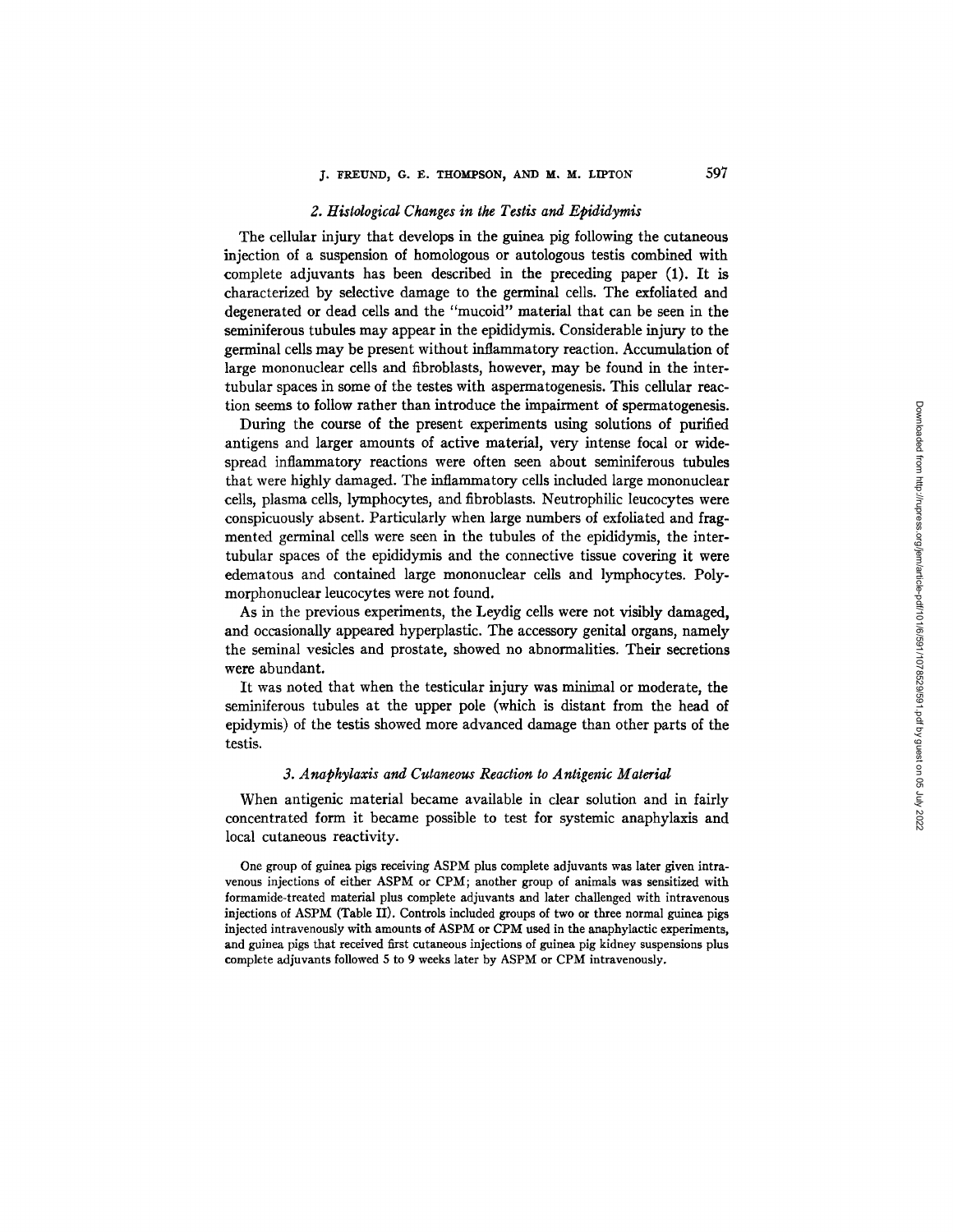Table II shows that a considerable number of the guinea pigs sensitized with homologous testicular antigen became anaphylactic. Not only were the symptoms characteristic of anaphylaxis, but the gross and microscopic examination

| Anaphylaxis in Guinea Pigs Sensitized with Testicular Material with or without Mycobacteria |                     |                         |                       |                      |  |
|---------------------------------------------------------------------------------------------|---------------------|-------------------------|-----------------------|----------------------|--|
| Sensitizing<br>material                                                                     | Interval of<br>time | Challenging<br>material | Anaphylactic<br>shock | Testicular<br>damage |  |
| mg.                                                                                         | days                | mg.                     |                       |                      |  |
| <b>ASPM</b>                                                                                 |                     | <b>ASPM</b>             |                       |                      |  |
| 20                                                                                          | 97                  | 40                      | Shock† 14 min.        | $4+$                 |  |
| 20                                                                                          | 97                  | 20                      | Shock† 3 hrs.         | $4+$                 |  |
| 15                                                                                          | 32                  | 40                      | Shock                 | Not done             |  |
| 15                                                                                          | 32                  | 40                      | Shock† 30 min.        | $4+$                 |  |
| 15                                                                                          | 32                  | 40                      | Shock† 4 min.         | $4+$                 |  |
| <b>ASPM</b>                                                                                 |                     | <b>CPM</b>              |                       |                      |  |
| 15                                                                                          | 42                  | 10                      | Shock                 | $4+$                 |  |
| 15                                                                                          | 47                  | 10                      | Shock† 6 min.         | $4+$                 |  |
| 15                                                                                          | 47                  | 10                      | Shock† 5 min.         | $4+$                 |  |
| 15                                                                                          | 51                  | 10                      | Mild shock            | $3+$                 |  |
| 15                                                                                          | 51                  | 10                      | 0                     | $3+$                 |  |
| 15                                                                                          | 55                  | 10                      | Mild shock            | $4+$                 |  |
| 15                                                                                          | 47                  | 6                       | Shock                 | Not done             |  |
| 15                                                                                          | 47                  | $\ddagger$              | Shock                 | $2+$                 |  |
| CPM treated with<br>formamide                                                               |                     | <b>ASPM</b>             |                       |                      |  |
| Equivalent to 6 mg. CPM                                                                     | 18                  | 40                      | Shock† 5 min.         | $4+$                 |  |
|                                                                                             | 18                  | 40                      | Shock † 2 min.        | $4+$                 |  |
|                                                                                             | 13                  | 40                      | <b>Shock</b>          | $4+$                 |  |
|                                                                                             | 13                  | 40                      | $\bf{0}$              | $4+$                 |  |
|                                                                                             | 19                  | 20                      | Shock† 4 min.         | $4+$                 |  |
|                                                                                             | 19                  | 20                      | Shock† 4 min.         | $4+$                 |  |
| <b>ASPM</b>                                                                                 |                     | <b>ASPM</b>             |                       |                      |  |
| 15                                                                                          | 22                  | 40                      | Shock + 5 min.        | 土                    |  |
| No mycobacterium                                                                            | 22                  | 40                      | Shock† 3 min.         | 士                    |  |
|                                                                                             | 22                  | 40                      | Shock† 5 min.         | $\div$               |  |
|                                                                                             | 22                  | 40                      | Mild shock            | 士                    |  |

TABLE II

f Death.

of the lungs showed extreme emphysema. Anaphylactic shock was not observed in any of the control animals.

Since, in the guinea pig, anaphylactic semitization to most antigens can be induced without employing mycobacteria, four animals were given intracutaneous injections of 15 mg. ASPM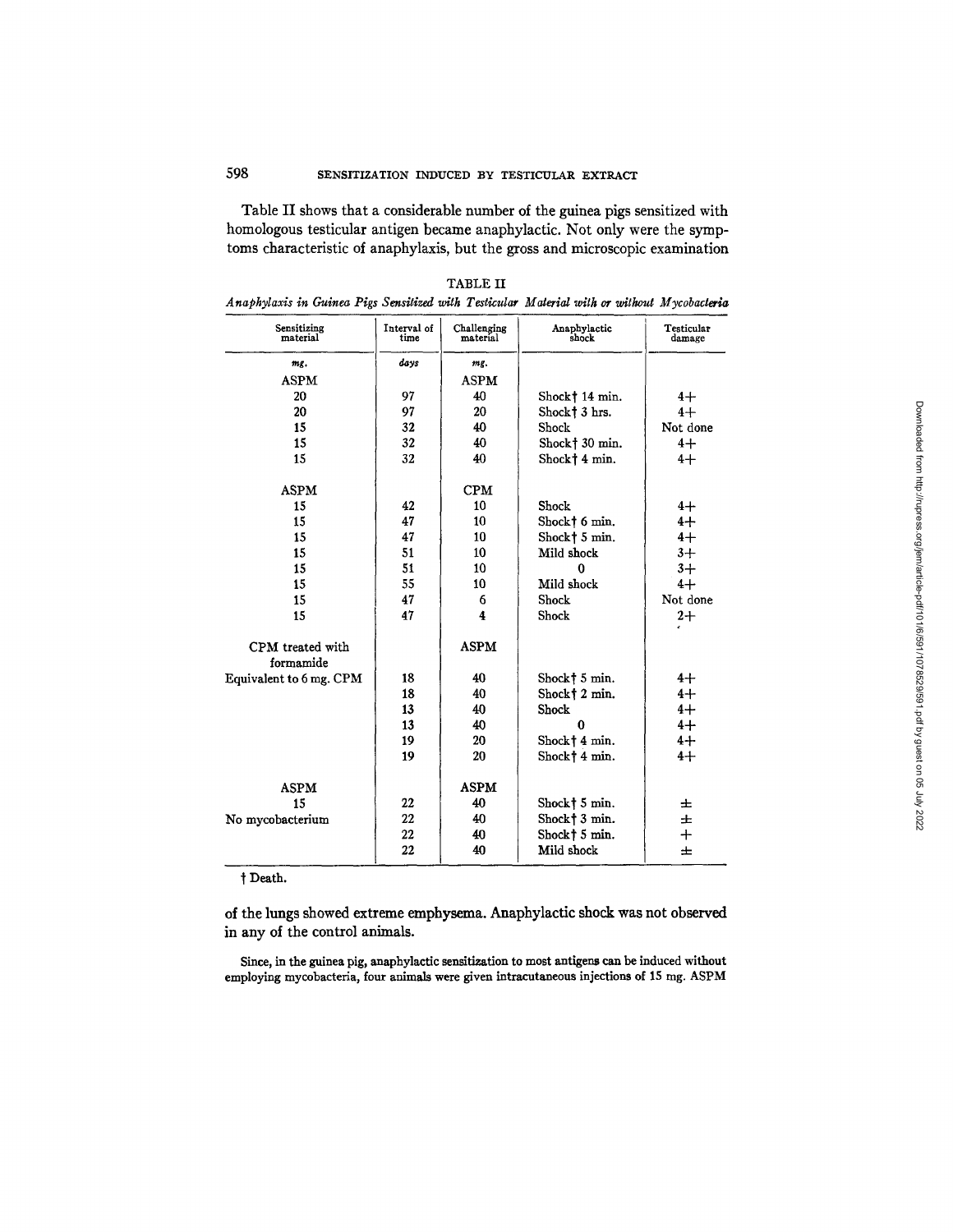emulsified in paraffin oil without mycobacteria to determine whether the same results would occur with homologous testicular antigen. 4 weeks later they received an intravenous injection of 40 mg. ASPM. Three died of anaphylactic shock, and one had mild symptoms and recovered. The pathological changes in the testes of these animals were negligible.

| Sensitization         | Amount of            |             | Skin test material  |                  |               |  |
|-----------------------|----------------------|-------------|---------------------|------------------|---------------|--|
| material              | material             | <b>ASPM</b> | $ASPM +$<br>trypsin | CPM              | Sheep<br>ASPM |  |
|                       | mg.                  |             |                     |                  |               |  |
| ASPM                  | 15                   | $7/7*$      | 3/3                 | 2/2              | 0/2           |  |
|                       | $\boldsymbol{2}$     | 2/2         |                     |                  |               |  |
|                       | $\mathbf{1}$         | 0/1         |                     |                  | 0/1           |  |
|                       | 0.2                  | 0/1         |                     |                  | 0/1           |  |
|                       | 0.04                 | 0/1         |                     |                  | 0/1           |  |
| ASPM, no mycobacteria | 15                   |             |                     | 1/3              |               |  |
| ASPM, heated          | 20                   | 1/1         |                     | 3/3              |               |  |
|                       | $\mathbf{2}$         | 1/1         |                     |                  |               |  |
| CPM, formamide        | Approxi-<br>mately 1 | 3/3         |                     | 3/3              |               |  |
| None                  |                      | 0/4         |                     | 0/3              |               |  |
| Kidney suspension     | 50                   | 0/6         | 0/1                 | 0/3              |               |  |
| Sheep ASPM            | 125                  | 1/51        | 0/3                 | $1/5$ $\ddagger$ |               |  |

## TABLE III *Summary of Skin Tests*

The guinea pigs were given seven simultaneous cutaneous injections including complete adjuvants. All animals were skin-tested from 4 to 6 weeks later, except three sensitized with 15 mg. ASPM. These were tested 4 months after sensitization.

The controls did not react to  $3$  mg. test material except for pink or purplish evanescent discoloration. As a rule, 1 mg. of the test material caused redness and swelling at least 20 mm. in diameter and raised 4 mm., and lasting for more than 1 day.

\* No. positive/number tested.

 $‡$  Doubtful reaction.

Local cutaneous reactivity was tested in guinea pigs sensitized by the injection of the following antigenic preparations plus complete adjuvants: (a) ASPM, (b) heated ASPM, (e) CPM treated with formamide, (d) ASPM from sheep. In addition, three pigs were given ASPM in water-in-oil emulsion without mycobacteria. Skin tests were made with (a) ASPM, (b) ASPM digested with trypsin plus chymotrypsin, (c) CPM, and (d) ASPM from sheep. The toxicity of the skin test material was tested in normal pigs. To test the spedficity of **the**  skin reactions, gkin tests were made in animals previously injected with ASPM from sheep or guinea pig kidney suspension (plus complete adjuvants). All animals were skin-tested by three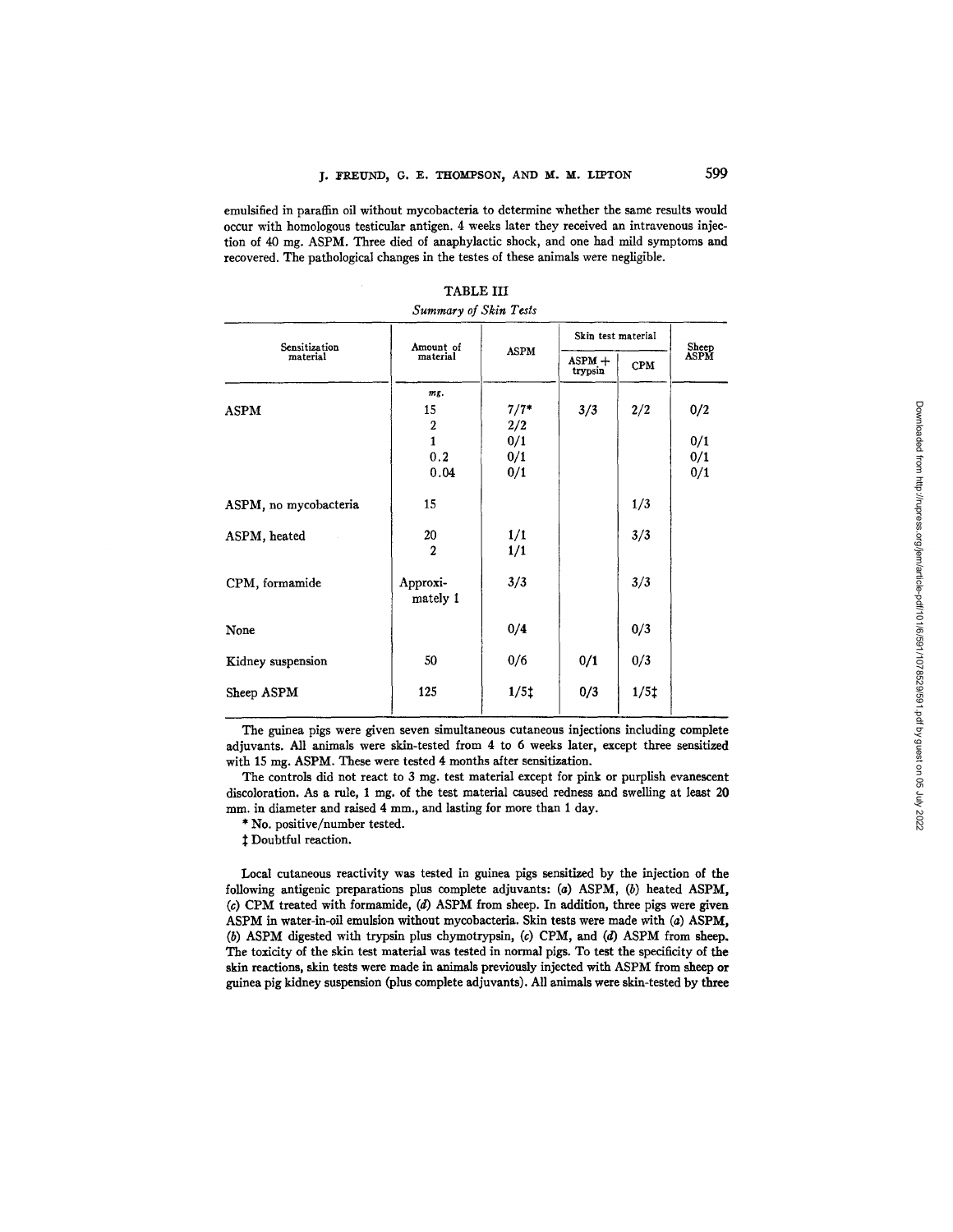simultaneous injections of 0.1 ml. of antigenic solutions containing 2, 1, and 0.2 mg. of antigenic material.

Table III illustrates that ASPM, heated ASPM, and CPM treated with formamide (all combined with complete adjuvants) caused cutaneous sensitization to ASPM, ASPM subjected to proteolytic enzymes, and to CPM. Of three guinea pigs receiving 15 mg. ASPM in oil but without mycobacteria, one showed a cutaneous reaction to CPM. The control tests for toxicity and specificity were negative.

The skin reactions were rather similar in appearance and duration. As a rule reactions to 2 mg. were slightly stronger than to 1 mg. of antigen; and  $0.2$ mg. did not cause clear-cut reactions.

One characteristic reaction may be described in detail:-

*At 15 Minutes.--ill* defined faint redness and ill defined soft swelling, 25 by 20 mm., slightly raised; center purple, 10 by 10 mm.

At 4 Hours.--well defined redness and well defined soft swelling, 45 by 35 mm., raised 8 mm.; center purple, 10 by 10 mm.

At 24 Hours.—well defined redness and well defined soft swelling, 35 by 35 mm., raised 4 mm.; center pale, 3 by 3 mm.

At 48 Hours.--ill defined redness and ill defined soft swelling, 30 by 20 mm., raised 3 mm.; center white, 3 by 3 mm.

At 72 Hours.--ill defined faint redness, 8 by 8 mm., no swelling; center white, 3 by 3 mm.

#### DISCUSSION

The observations presented show that an aqueous solution obtained from testicles was highly potent in inducing impairment of spermatogenesis. During its preparation most of the proteins were removed by consecutive precipitations with ammonium sulfate (30 per cent saturated), trichloracetic acid, and chloroform. Autoclaving at 15 pounds' pressure for 20 minutes, formamide and proteolytic enzymes did not destroy its aspermatogenic activity. On acid hydrolysis it yielded reducing material. The purified solution gave ninhydrin and biuret tests. The ultraviolet absorption curve suggested the presence of an aromatic ring. It contained from 3.5 to 4 per cent nitrogen. The material induced systemic anaphylaxis in the homologous animal even when injected in water-in-oil emulsion that contained no mycobacteria. Skin reaction was elicited in guinea pigs previously injected with the antigenic material plus complete adjuvants.

It was pointed out in a preceding paper (1) that the injection of homologous or autologous spermia with or without paraffin oil evokes the formation of specific agglutinins, immobilizing and also complement-fixing antibodies. However, under the conditions of the experiments, the presence of mycobacteria at the site of injection is a requisite for aspermatogenesis. The effect of mycobacteria--in conjunction with observations on the role of mycobacteria on immune responses to other antigens--points to the allergic nature of the testicu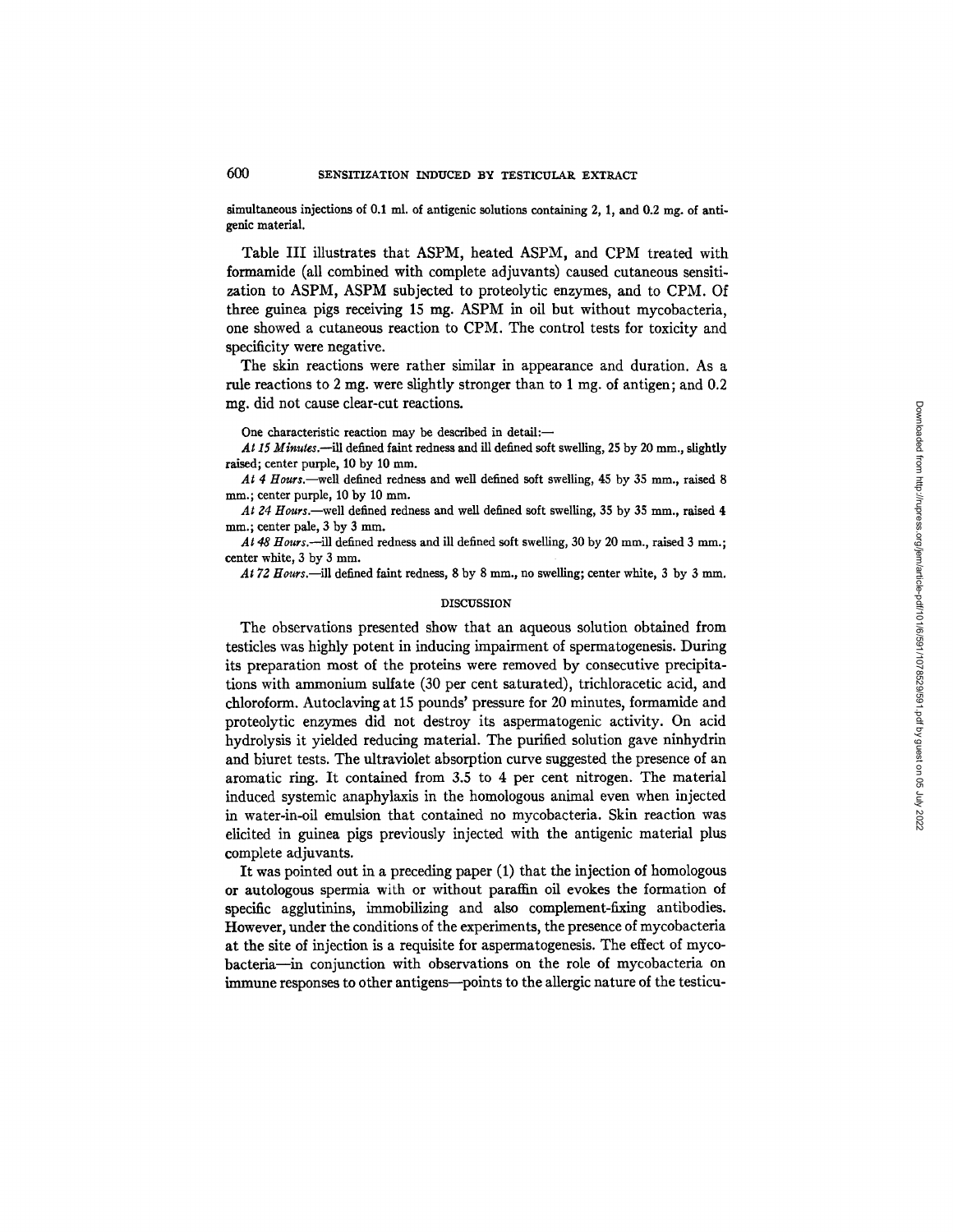lar injury. Numerous attempts were made to produce aspermatogenesis by intravenous or intratesticular injection of sera from sensitized pigs into normal pigs. The results were negative. Impairment of spermatogenesis has been produced in the albino rat only by repeated intracutaneous injections of homologous testicular suspensions combined with complete adjuvants  $(10(a))$ . Again the addition of mycobacteria to the water-in-oil emulsion of testis is essential  $(10(b))$ . The testicular injury may be tentatively included in the category of tuberculin type of allergy.

In addition, manifestations of presumably another type of sensitization, namely of the anaphylactic type, were revealed in the present experiments. Systemic anaphylaxis or skin reaction was not demonstrable using spermia or testicular suspensions in the previous study. With an aqueous solution of more concentrated antigenic material, anaphylactic systemic and skin reactions were readily elicited. The inflammatory reaction of the skin appeared within a few minutes after injection and persisted for 2 days; the swelling was soft and necrosis did not develop. The character of the skin reaction suggests anaphylactic rather than tuberculin type of sensitization. In this connection it seems significant that a single injection of antigenic material in water-in-oil emulsion without mycobacteria incited anaphylactic sensitization but not impairment of spermatogenesis. The few attempts made to transfer anaphylaxis with the sera of sensitized animals failed. It is known however that a requisite for successful transfer of anaphylaxis with sera of actively sensitized guinea pigs is the presence of sufficient amount of antibody in the sera, and this condition may not have been met in the trials that were made.

Aspermatogenesis and anaphylactic (systemic and local) sensitization well may be immune responses to the very same antigen. These processes differ in relation to the effect of mycobacteria in initiating aspermatogenesis and anaphylactic sensitization. Also, from the standpoint of the injury itself, aspermatogenesis and anaphylactic "sensitization" seem to be quite different. In aspermatogenesis the germinal cells are subjected to the action of an agent (antibody) that has specific relationship to antigen present in the germinal cells resulting in degeneration and necrobiosis. However, anaphylactic "sensitization," systemic or local, seems to be a reaction to the union of antigen and antibody that takes place in any of the tissues, most likely in the intercellular spaces (11).<sup>6</sup>

Another instance of anaphylactic sensitization to homologous antigen or antigens has been found with reference to proteins from the lens. These proteins

<sup>6</sup> Anaphylaxis does not need to imply sensitization of tissues to an antigen. This is shown in the reverse passive anaphylaxis, systemic or local: first the antigen is injected and a few hours later the antibody. The reaction that promptly follows cannot be interpreted as sensitization of the animal or its skin to either the antigen or the antibody. The reaction may be an effect of the union of antibody and antigen in the tissues.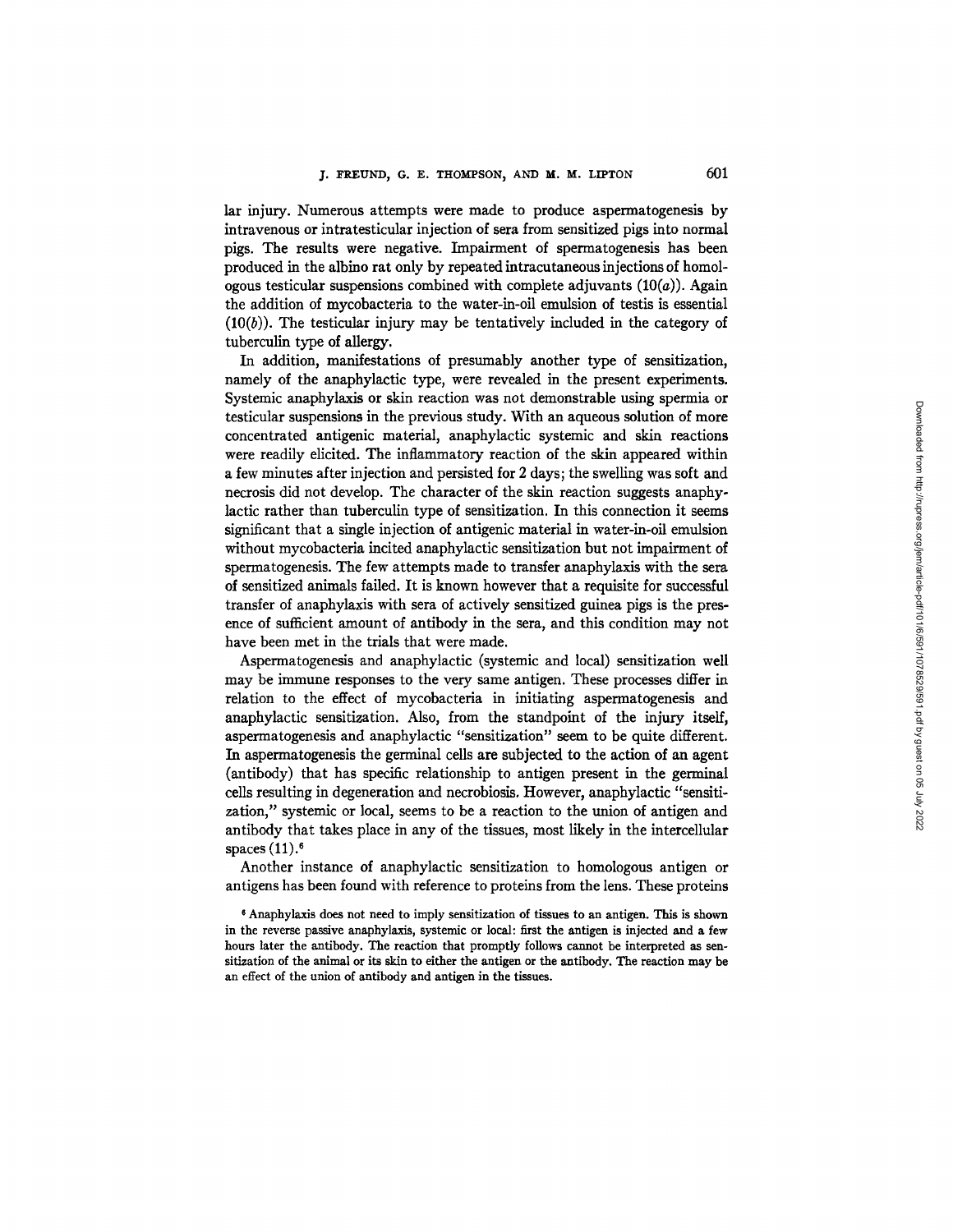(there are at least four proteins in the lens) are organ-specific with very limited species specificity. Markin and Eyes, as well as others (12), found that guinea pigs react with systemic anaphylaxis to repeated injections of homologous lens proteins. These antigens can be regarded as secretion products rather than cellular antigens. When proteins from guinea pig lens plus complete adjuvants were injected into guinea pigs, precipitins against these proteins are produced in abundance; but inflammatory or other cellular changes were not detectable by histological observation (13). Ophthalmoscopic examinations were not made.

Henle *et al.* (14) studied the antigenic composition of bull spermia. The cells were disintegrated by sonic vibration. The antigenic fractions injected into rabbits led to the formation of antibodies which agglutinated spermia, fixed complement in the presence of these fractions, and could be absorbed from the serum with the respective antigenic fractions. Species specificity was tested with bull, human, rabbit, and rat spermia.

With the aid of absorption experiments it was shown that there is one antigen present exclusively in the heads and another one exclusively in the tails of bull spermia. These antigens are not species-specific and are thermolabile. Another antigen present in both the heads and tails induces the formation of antibodies which cross-react to some extent with antigens from human and canine spermia. However, when this antigen is heated at  $100^{\circ}$ C. for 20 minutes, only speciesspecific reaction is obtained.

It is possible that if the guinea pig received a larger amount of cross-reacting antigen from a heterologous species in excess of the amount injected in the form of spermia or testicular suspension it would develop aspermatogenesis. The capacity of the homologous or autologous spermia to incite immune response may be explained by assuming that the germinal cells contain antigenic substances absent in the somatic cells, for the germinal cells transmit certain characteristics not necessarily present in the somatic cells of the individual. This thought led us to administer repeated injections of homologous ovarian suspensions combined with complete adjuvants to young adult female guinea pigs. In the histological sections of their ovaries no abnormalities were visible. The negative results might be due to the insufficient number of ova injected or to the absence of true ovogenesis in postembryonic life.

#### **SUMMARY**

Guinea pig testicles were extracted with acetic acid; the extract was purified by removing material in consecutive precipitations with 30 per cent saturated ammonium-sulfate, trichloracetic acid, and chloroform. The solution so purified, when administered with complete adjuvants, was highly active in inducing impairment of spermatogenesis in guinea pigs. The activity resisted autoclaving at 15 pounds' pressure for 20 minutes, proteolytic enzymes, and formamide.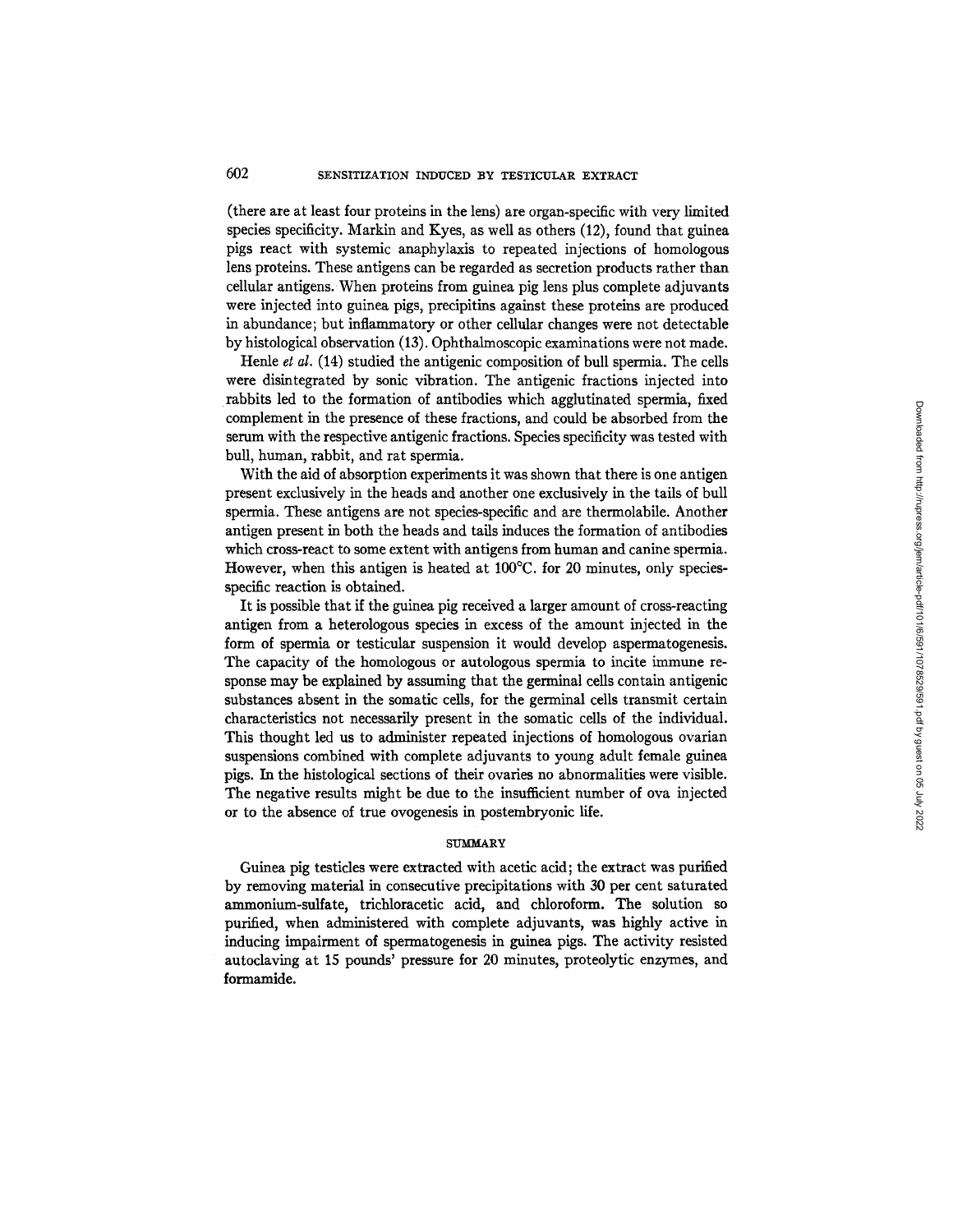Anaphylactic shock and cutaneous reaction to the purified homologous extract occurred in guinea pigs sensitized by the extract combined with adjuvants.

For the production of aspermatogenesis it was essential to incorporate killed mycobacteria into the water-in-oil emulsion containing the antigen; but anaphylactic sensitization did not require the presence of mycobacteria.

## BIBLIOGRAPHY

- 1. Freund, J. Lipton, M. M., and Thompson, G. E., *J. Exp. Med.,* 1953, 97, 711.
- 2. Landsteiner, K., The Specificity of Serological Reactions, Cambridge, Harvard University Press, revised edition, 1945.
- 3. Rivers, T. M., Spmnt, D. H., and Berry, *G. P., J. Exp. Med.,* 1933, 58, 39. Morgan, I. M., J. *Exp. Med.,* 1947, 86, 131. Kabat, E. A., Wolf, A., and Bezer, A. E., J. *Exp. Med.,* 1947, 85, 117. Freund, J., Stem, E. R., and Pisani, *T. M., J. Ir~mund.,* 1947, 67, 179.
- 4. Waksman, B. H., and Adams, *R. D., Fed. Proc.,* 1954, 13, 516.
- 5. Collins, R. C., *Am. J. Ophth.*, St. Louis, 1949, **32,** 1687; 1953, **36,** 150.
- 6. Freeman, M. E., Anderson, P., Oberg, M., and Doffman, A., J. *Biol. Chem.,*  1949, 180, 655.
- 7. Sevag, M. G., *Biochem. Z.,* 1934, 272, 419.
- 8. Fuller, *A. T., Brit. J. Exp. Path.,* 1938, 19, 130.
- 9. Hawk, P. B., Oser, B. L., Summerson, W. H., Practical Physiological Chemistry, New York, The Blakiston Company, Inc., 13th edition, 1954.
- 10 (a). Freund, J., Lipton, M. M., and Thompson, G. E., *Proc. Soc. Exp. Biol.*  and  $Med., 1954, 87, 408; (b)$  Unpublished observations.
- 11. Freund, J., and Whimey, *C. E., J. Immunol.,* 1928, 16, 369; 1929, 16, 109. Freund, J., *J. Exp. Med.*, 1930, 51, 889.
- 12. Markin, L., and Kyes, *P., J. Infect. Dis.,* 1939, 65, 156.
- 13. Freund, J., unpublished observations, 1950.
- 14. Henle, W., Henle, G., and Chambers, L. A., J. Exp. Med., 1938, 68, 335.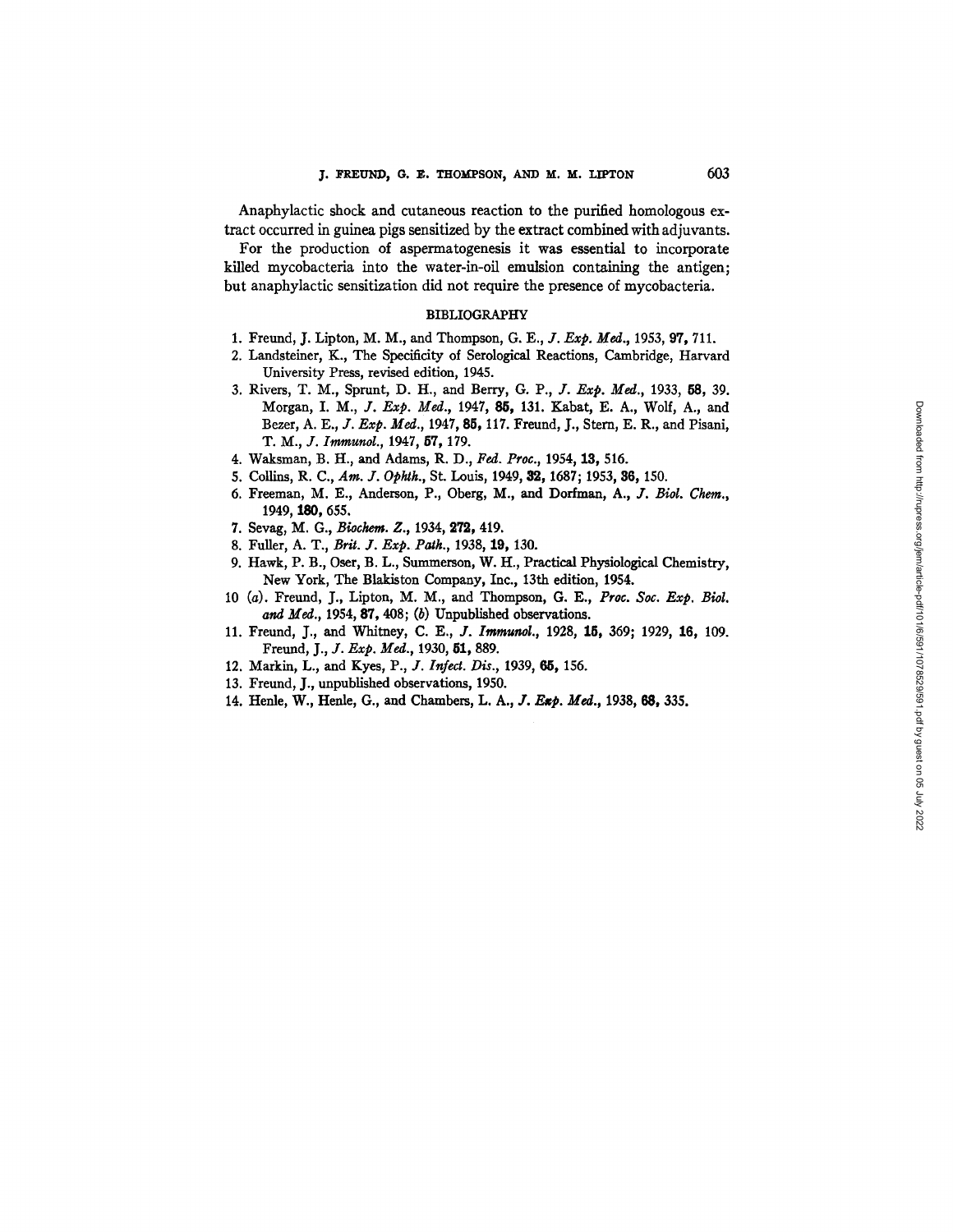## EXPLANATION OF PLATE 43

FIG. 1. Testis of guinea pig after intracutaneous injection of 20 mg. ammonium sulfate-precipitated material of testicular extract combined with complete adjuvants, showing focal accumulation of mononuclear cells about damaged seminiferous tubules.  $\times$  66.

FIG. 2. The same  $\times$  400.

Illustrations of other characteristic sections are shown in a previous paper (1).